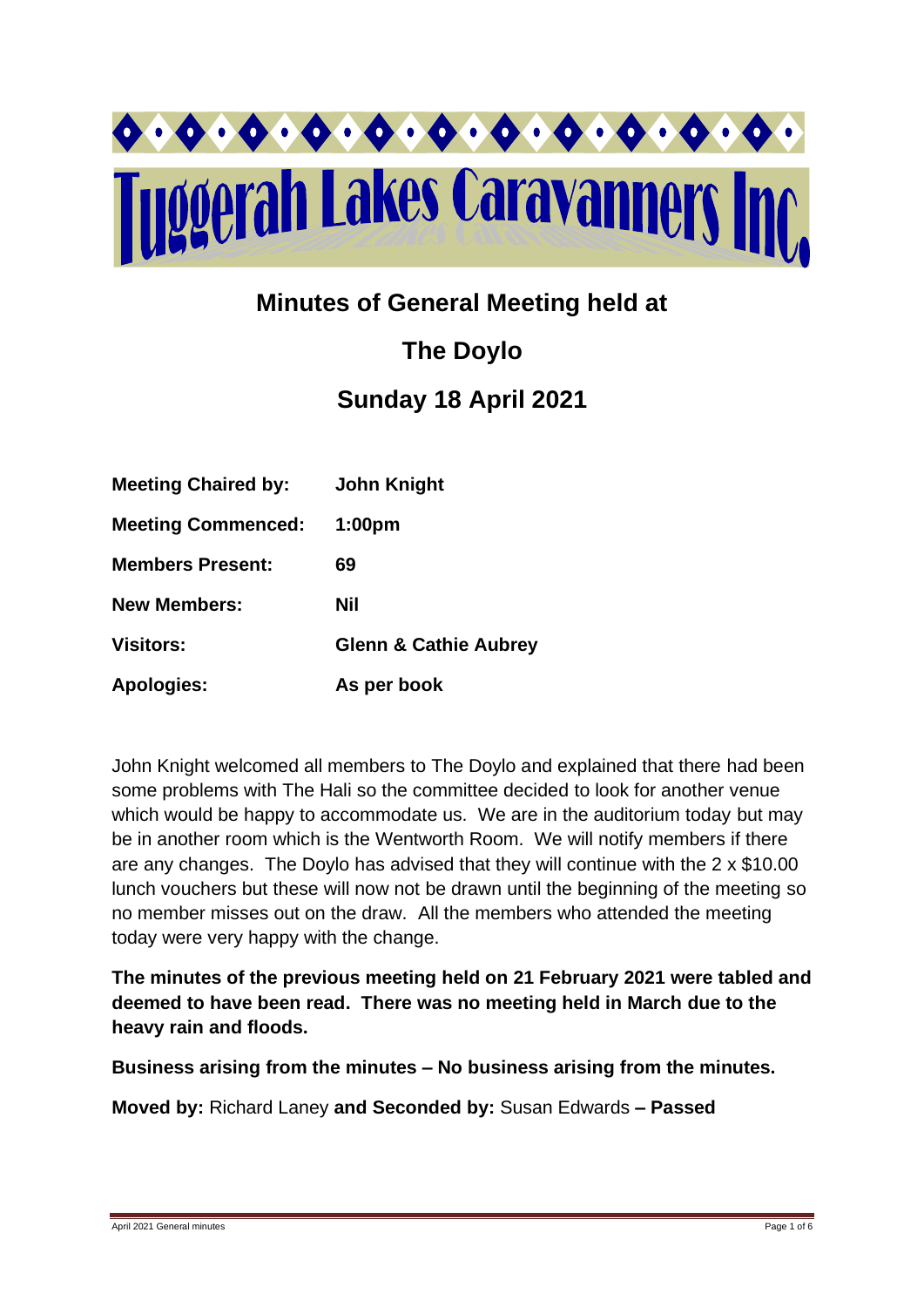| <b>Correspondence In:</b>  | Email from Coral & Phil Callaway and Jeff & Coral<br>Pantlin advising that they were not renewing their<br>membership. I also had a phone call from Rick &<br>Maureen Riley who advised that they were not<br>renewing their membership. |  |  |
|----------------------------|------------------------------------------------------------------------------------------------------------------------------------------------------------------------------------------------------------------------------------------|--|--|
|                            | Email from Caravan Club NSW regarding the State<br>rally in Qld in September                                                                                                                                                             |  |  |
|                            | Email from Paul Sanders from The Hali                                                                                                                                                                                                    |  |  |
|                            | Email from Sergeant Matthew Rees regarding a<br>Caravan Information Day at Morisset Showground                                                                                                                                           |  |  |
| <b>Correspondence Out:</b> | Email to Coral & Phil Callaway, Rick & Maureen<br>Riley and Jeff & Coral Pantlin expressing our                                                                                                                                          |  |  |

Fay Thomas was asked if we knew anyone who supplied club shirts. Fay contacted a company in Toukley by the name of Trio Embroidery Shop 6, 243 Main Road Toukley (4397 5333 – email [vicki@trioembroidery.com.au](mailto:vicki@trioembroidery.com.au) ). The cost would be dependent on the number of shirts purchased.

sadness at them not renewing.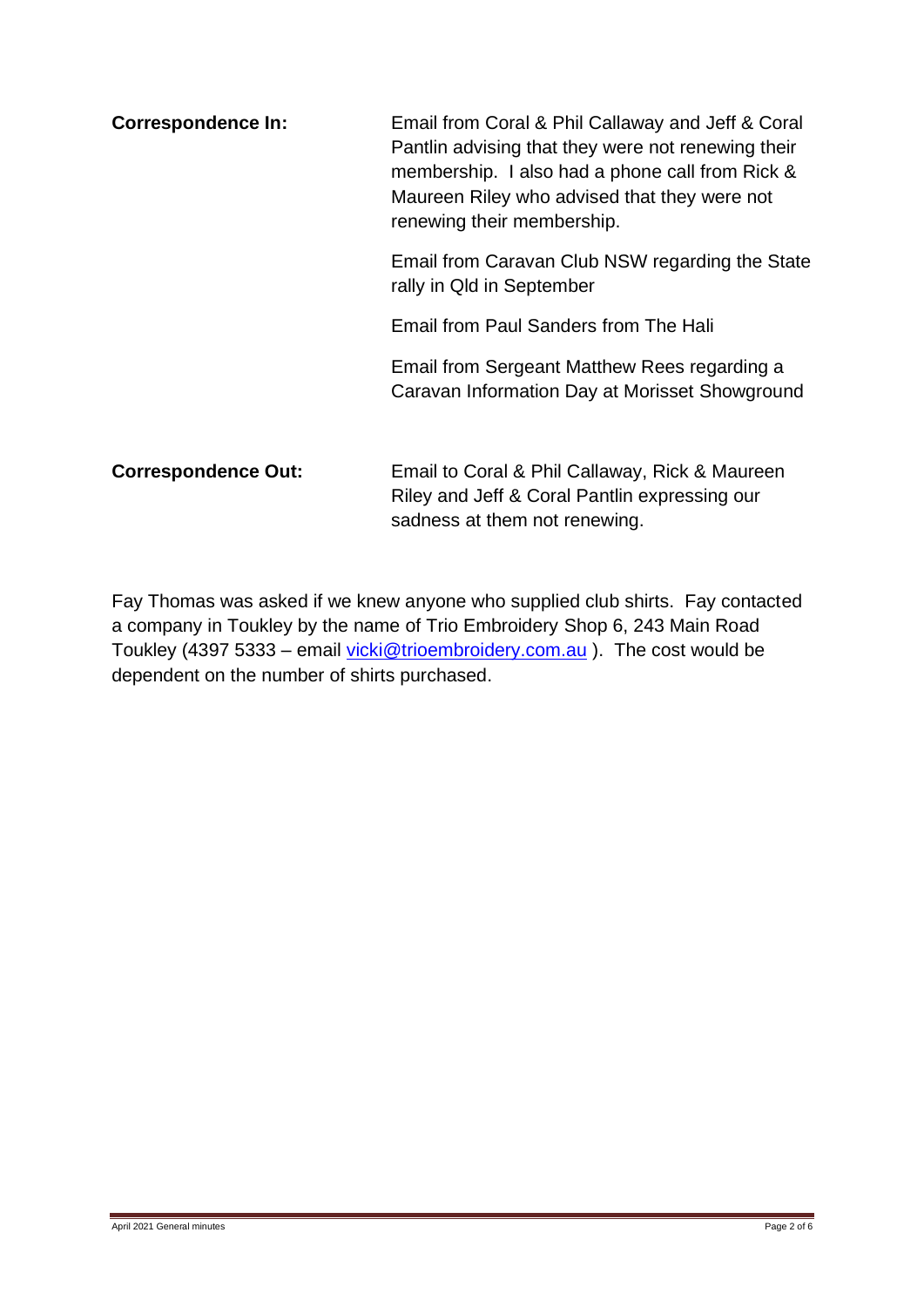| MONTHLY FINANCIAL STATEMENT FOR                      | Feb & March |         | 2021     |
|------------------------------------------------------|-------------|---------|----------|
| Carried forward Bank Balance as at                   | 31/1/21     |         | 4,942.69 |
| Plus Income                                          |             |         |          |
| Joining Fees                                         | 40.00       |         |          |
| <b>Annual Fees</b>                                   | 1060.00     |         |          |
| Raffles                                              | 161.00      |         |          |
| Advertising                                          | 100.00      |         |          |
| Donation 1                                           |             |         |          |
| (Collection from Urunga<br><b>Tasting Afternoon)</b> | 107.00      |         |          |
| <b>TOTAL INCOME</b>                                  |             | 1468.00 |          |
|                                                      |             |         |          |
| Less Expenditure                                     |             |         |          |
| Raffles                                              | 100.00      |         |          |
| Admin. Cost                                          | 69.19       |         |          |
| Equipment                                            | 0.00        |         |          |
| Donation 1                                           |             |         |          |
| (Proceeds from Urunga<br><b>Tasting Afternoon</b>    |             |         |          |
| given to JHCH as a                                   |             |         |          |
| donation)<br>March Rally                             | 200.00      |         |          |
|                                                      | 432.20      |         |          |
| P.O. Box Fees                                        | 136.00      |         |          |
|                                                      |             | 937.39  |          |
|                                                      |             |         | 5473.30  |
| <b>Cash Book Closing Balance</b>                     |             |         |          |
| Balance as per Bank                                  |             |         |          |
| <b>Statement</b>                                     |             |         | 5473.30  |

**Moved by:** Mike Collins **Seconded by:** Gaianne Wilcox that the treasurer's report be accepted **– PASSED**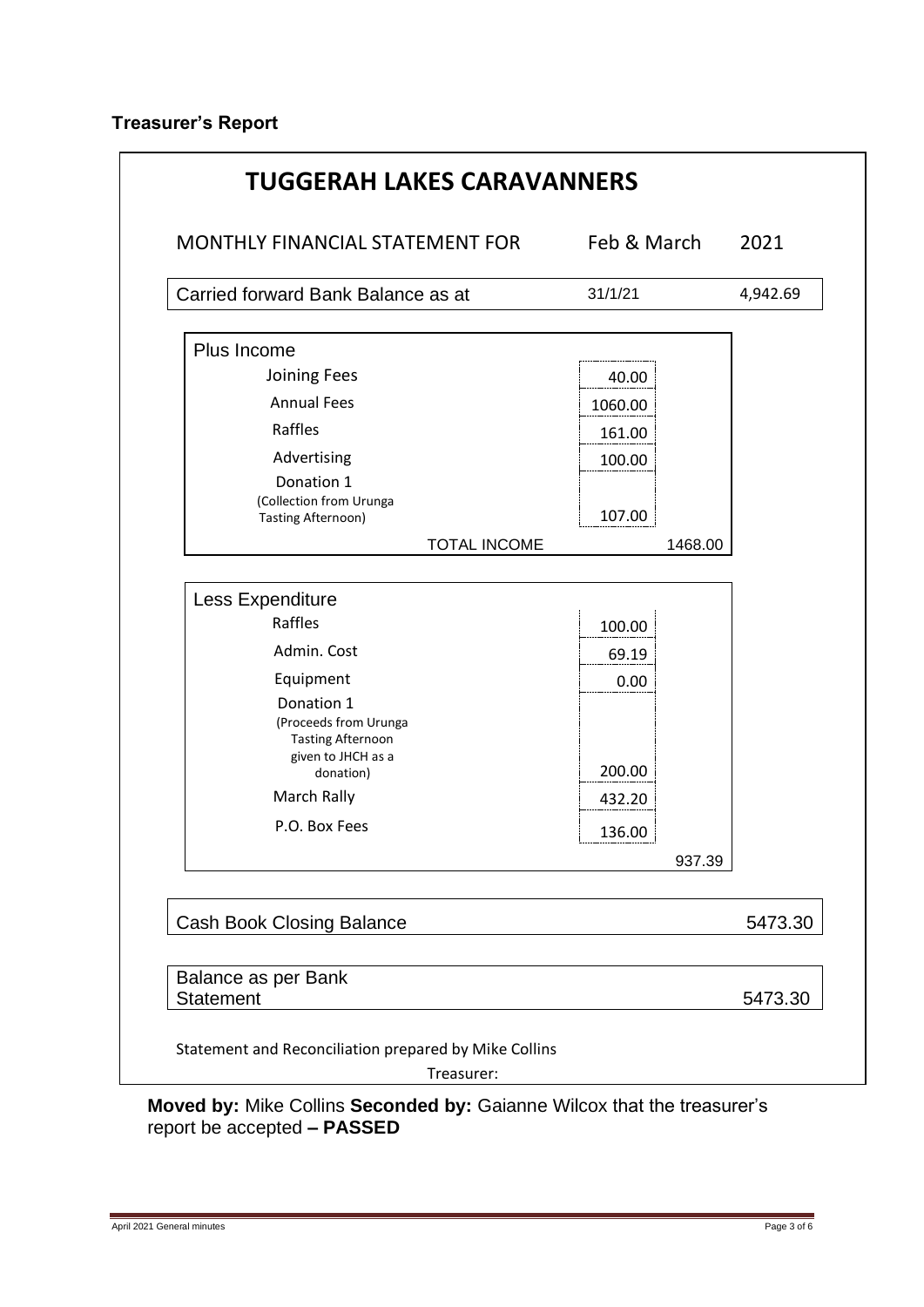# **Social Director's Report**

Helen and I would like to thank everyone who attended Urunga and special thanks to all those who helped out for the week. I'm sure we all had a great time.

If you are attending Christmas in July can you please book ASAP as the sites are not being held and you will be put into any available site within the park. The same thing goes for Melbourne Cup book ASAP. Due to the popularity of caravanning and (due to) COVID 19 the parks have plenty of people enquiring about sites and they are filling up, especially on weekends. Remember that is it not who you are next to in the park but that you have a site to go to within the park.

For those who have planned trips enjoy your journey and come back safe.

For those attending these runs please put your name down on the run sheet and if you are no longer going take your name off the sheet.

Christmas in July will be my last run I am organizing so somebody needs to step up and do the job. Melbourne cup is booked with me as the contact person for the Caravan Park, but I won't be doing the program or any organizing of the event.

I would like to thank Fay Thomas for all the help that she has given me in relation to the trip to Dubbo. I would call Fay and ask her to add this person or take this person off the list or ask her to do lists for the different activities that I had planned. This was something that she did not have to do as it was not a club rally, so thank you very much Fay.

Look forward to seeing you all at the next run. Till then stay safe and stay well.

Janis and Helen

#### **UPCOMING RALLIES – 2021**

- 1. NRMA Dubbo Holiday Park: 19th 28th April **Janis Treacy**
- 2. Return to the South Coast 2021 10th 22nd May **Andy & Lynne Leotta**
- 3. Christmas in July 22nd 29th July at Happy Hallidays **Club Organised**
- 4. Silver Schoolies at Big 4 Great Lakes Tuncurry 2nd 6 th August **Pam Wright & Jill Merrett**
- 5. Del Rio Riverside Resort 29th August 5 th September **– Fay & Rod Thomas**
- 6. Reflections Holiday Park North Haven 6th 13th September **Fay & Rod Thomas**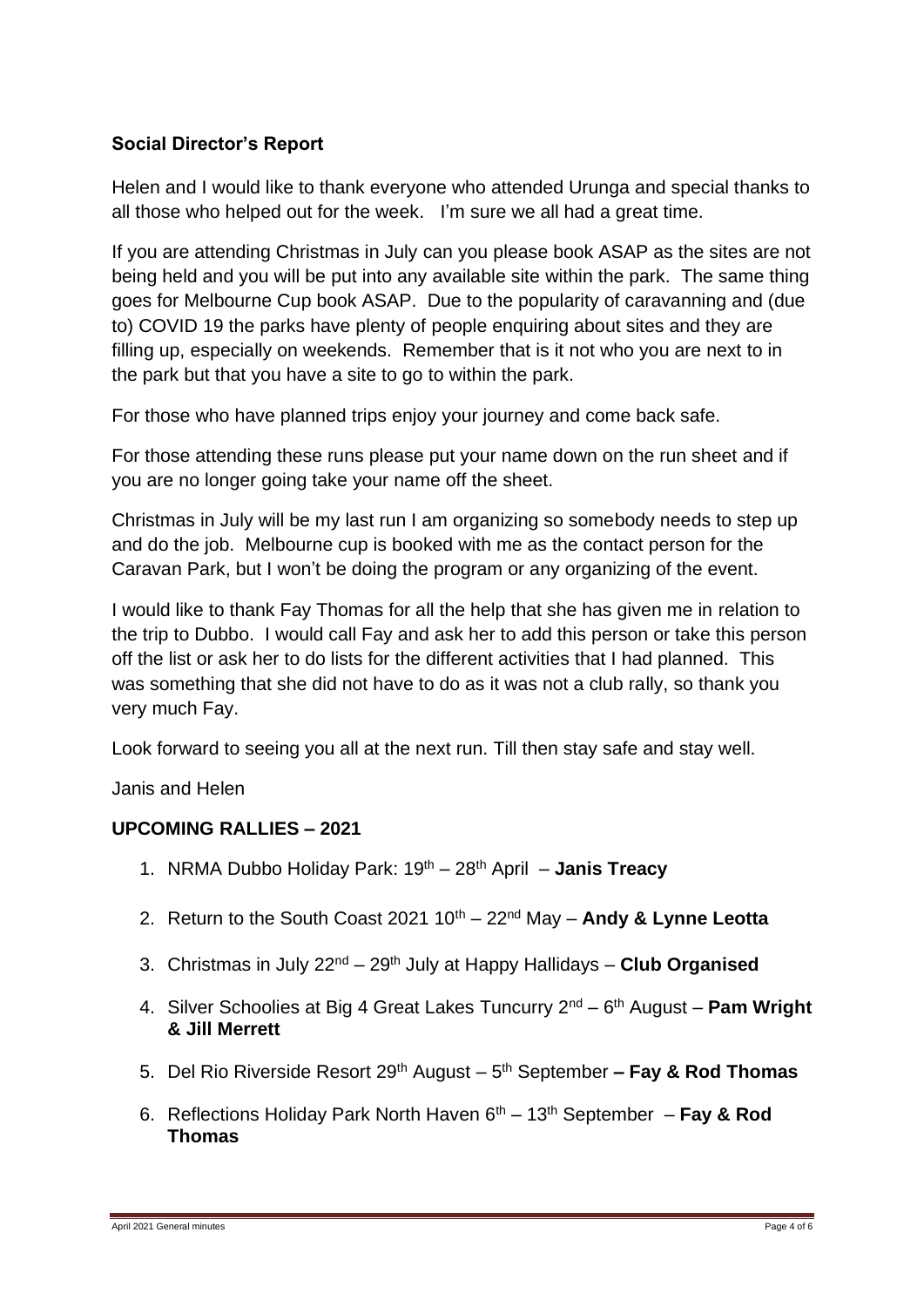- 7. Melbourne Cup 28<sup>th</sup> October 4<sup>th</sup> November at Swansea Lakeside Caravan Park booking is under name of TLC. – **Club Organised**
- 8. Narrabeen Leisure Trip 8<sup>th</sup> 18th November John Bryce & Helen Tanner
- 9. Belmont Lakeside 22nd 30 th November **– Susan Edwards**
- 10.NACC National Rally 28th 6 th April 2022 Barmera SA **Peter Davidson**

## **Welfare Report –**

Barry Webster has hurt his back – we hope he recovers soon.

June Webster has cut her leg – we hope she is back on her feet soon.

Fay Thomas had an email from Des Cooper in relation to his visit to hospital recently. He will be leaving the hospital on Monday to head to Berkeley Vale for respite and hopefully he will be home on Wednesday. He will contact people when he can. The problem he had has been removed and he is feeling great.

#### **Members Rep –** Nothing to Report

#### **Editor's Report –**

Not much to report but hopefully I will have the newsletter out this week as I am going in for cataract surgery on Tuesday and won't be able to do much for a couple of days. Thank you to everyone for the photos and contributions that you have sent and if I have missed anything I will put it in the next newsletter.

# **Vice President's Report –** Nothing to Report

#### **NSW State Council Report –**

There is a NACC National Rally in Barmera SA from 28<sup>th</sup> March – 6<sup>th</sup> April 2022. If you are interested in attending please contact me. We have made some great friends that we only see at rallies but it is worthwhile to attend even if it is only once.

#### **General Business**

South Durras Holiday Park is putting on a special of \$99 for 5 nights Sunday to Thursday. If anyone one wants more information please contact Fay Thomas.

Susan Edwards advised she does have a pool for shirts only at this stage. If interested please let me know and all we ask for is a donation.

Susan Edwards also advised that she has sold the last of Clarrie's Clips and unfortunately she will not be having anymore.